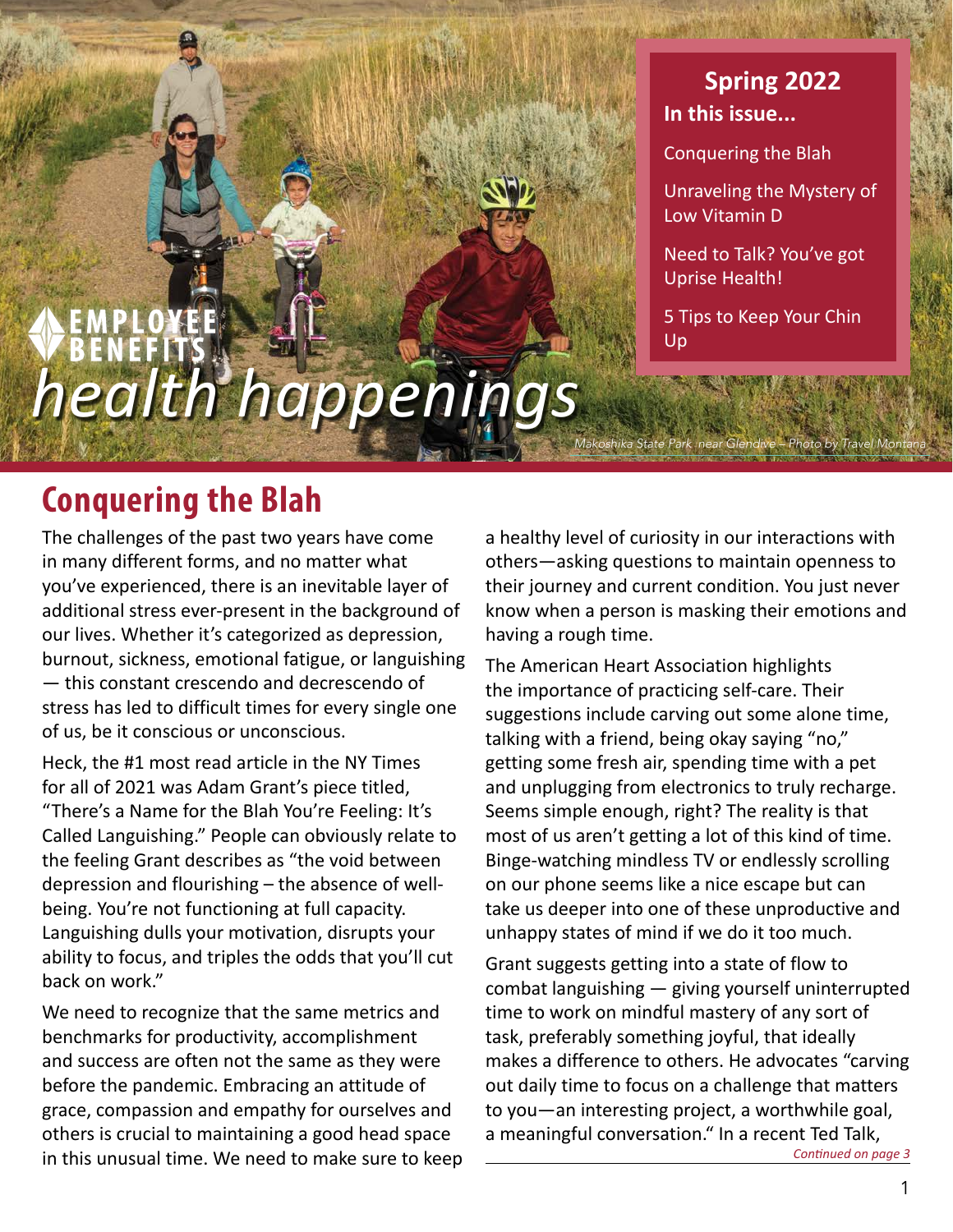## <span id="page-1-0"></span>**Unraveling the Mystery of Low Vitamin D**

*By Laura Del Guerra, RD, CDE, Take Control Health Coach*

Last summer during the annual wellness Health Screening, one of the tests included in the panel was the level of vitamin D in your blood. Following the Health Screenings, Take Control health coaches conducted Health Screening Review calls with MMIA plan members. During these calls, our health coaches noticed something interesting: most people we talked to had low vitamin D levels. This was surprising because it was the middle of the summer. The sun wasn't setting until after 11:00 pm, we were having hot and bright sunny days, so why did so many people have insufficient vitamin D levels?

I love a good mystery, so I set out to find answers. When reviewing the data, I found 49% of MMIA plan members who tested had either insufficient or deficient amounts of vitamin D. With this knowledge, I reached out to a Missoula dietitian who studies vitamin D. She suggested the extreme heat in Montana this past summer, combined with wildfire smoke, may have kept many of us inside rather than outside enjoying the Montana summer. In addition, sunscreen use, age, skin color, living in a northern state, certain GI conditions, and obesity can all affect the body's ability to absorb vitamin D.

Beyond sunshine, certain foods and vitamin D supplements can provide our bodies with additional vitamin D. This is great news if you drink a lot of milk, eat a lot of fatty fish and beef liver, or routinely take a daily vitamin D supplement containing more than 1000 IU. However, most of us get very little vitamin D from foods, and even fewer take a daily vitamin D supplement. Adequate vitamin D levels are important for a variety of reason including:

- **Bone health:** Bone density decreases with age in adults. Studies have shown that supplements of both vitamin D and calcium result in small increases in bone density. Stronger bones help prevent osteoporosis and may help prevent fractures as we age.
- **Decreased risk of certain cancers:** Studies are underway to determine the possible

2

relationship between vitamin D supplementation and decreases in incidences of breast, colorectal, and prostate cancer. Clinical trials



have shown a decrease in mortality rates in people with adequate to higher vitamin D levels.

- **Types I and II diabetes:** Inadequate vitamin D levels may increase the risk of developing type I and type II diabetes. Further, several small studies have shown that vitamin D supplementation has improved the ability of insulin to attach to glucose in the blood, resulting in lower blood glucose levels.
- **COVID-19:** Vitamin D plays an important role in reducing inflammation in the body. Studies are showing low vitamin D levels in patients with COVID cause more inflammation, and it could be a marker to show who is at increased risk for hospitalization. In addition, patients with low vitamin D levels upon hospital admission have an almost 4 times greater chance of dying from COVID and its complications.

According to the Harvard Medical School, most of us need vitamin D supplements to prevent insufficient or deficient levels in the blood. The amount varies, but the Endocrine Society recommends a supplement of 1500-2000 IU for people ages 19-50.

It used to be simple, get outside and get a "healthy" tan and your body will make all the vitamin D it needs. Desk jobs, sunscreen, wildfires, and higher-than-average temperatures have changed that. Advancing research is showing the importance of vitamin D, and its potential role in preventing many health problems. My recommendation is to drink low fat milk daily, eat fatty fish like salmon, trout and tuna, and take a daily vitamin D supplement. **■**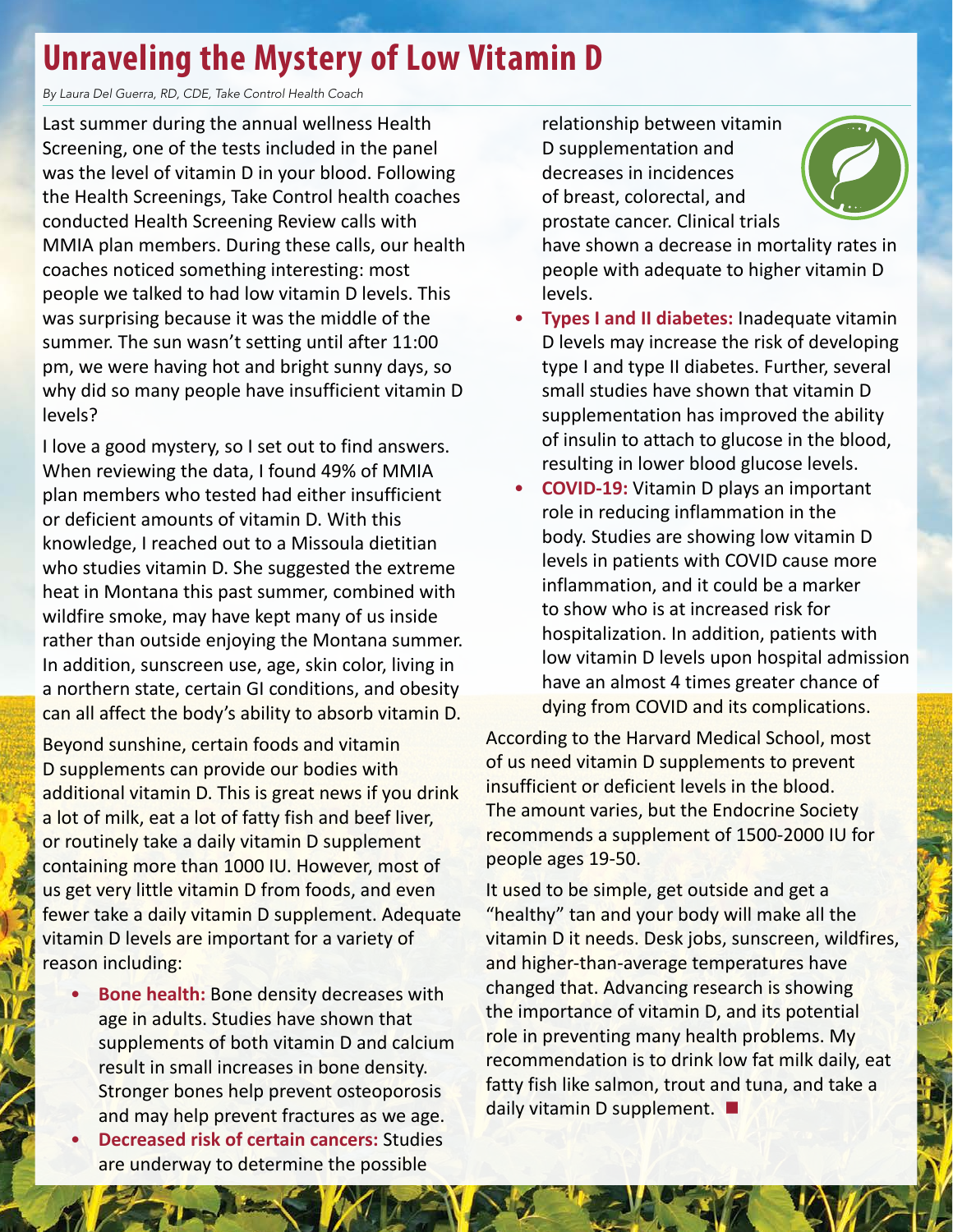#### <span id="page-2-0"></span>*Languishing continued from page 1*

he mentions that he was able to kick his personal languishing, from epic Mario Kart battles (of all things!) online with family that live in other states. The task itself doesn't have to be something remarkable, it just needs to get you into that flow mindset every day or couple of days.

No matter what your personal experience has been these past 24 months, the tribulations are different

than any of us have gone through before. Know that you're not alone. Adjust expectations and give yourself and others compassion as you explore ways to allow for daily self-care and get into a flow state. Hopefully this won't be the last time your Employee Benefits newsletter endorses more Mario Kart for your mental well-being! **■**

## **Need to Talk? You've got Uprise Health!**

As we often recommend, please don't forget to contact Uprise Health, our Employee Assistance Program if you're feeling blah, depressed, burnt out or that you're languishing. They provide six free counseling sessions per issue per year for each household member. They are a great resource to talk through whatever you're experiencing, even if it doesn't seem like it's a huge deal to you. **■**



**Uprise Health [uprisehealth.com \(](https://uprisehealth.com )Access code: MMIA) 1-866-750-1327**